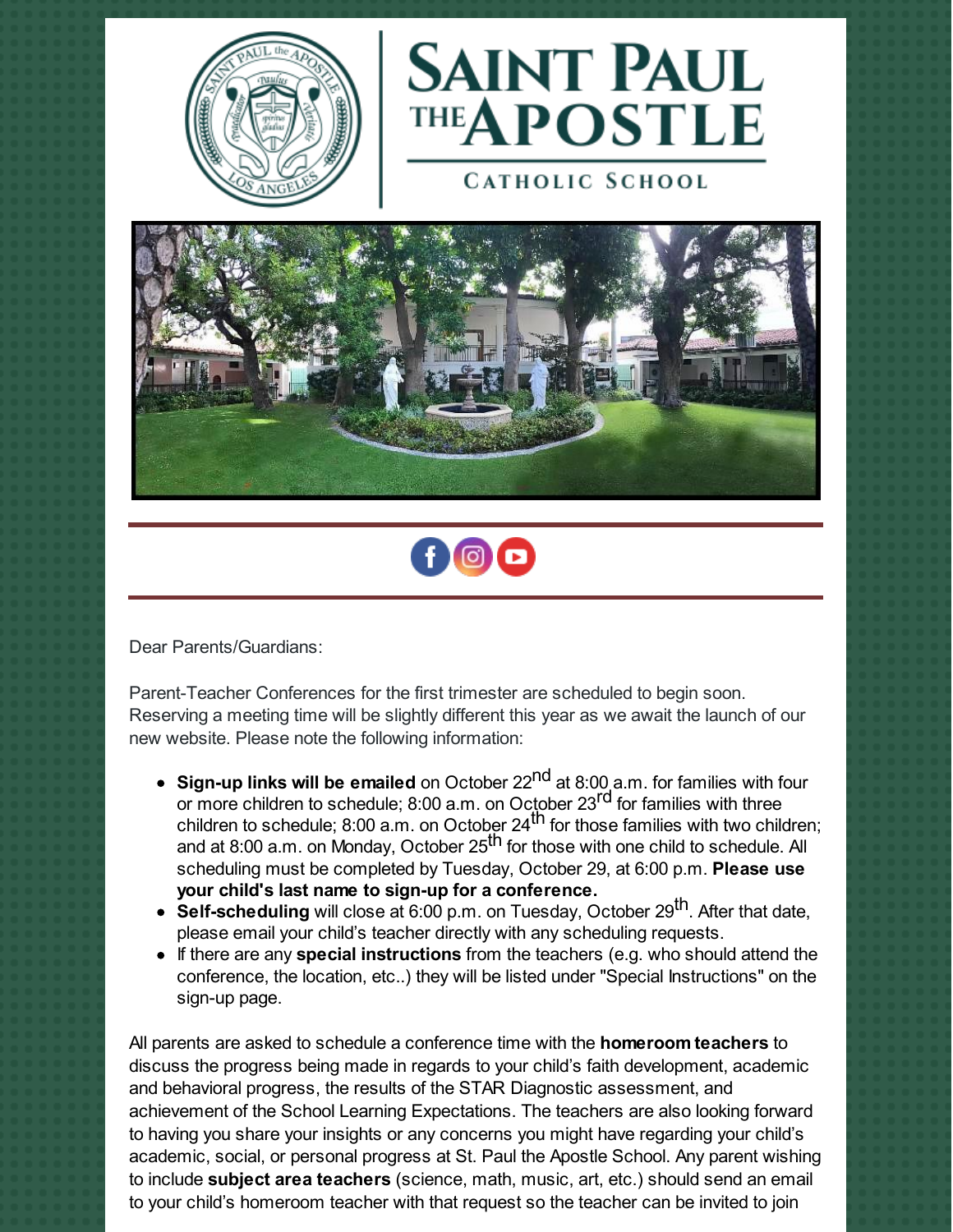the conference.

The conference meetings will be held beginning Monday, November 4, through Friday, November 8, as indicated below. **Please note that school will dismiss at 12:00 every day during conference week.** Supervision is available on conference days from 12:00 p.m. until 3:00 p.m. for working parents and those who are conferencing. After School Care for registered students will be held as usual from 3:00 p.m. until 6:00 p.m.

- Monday, November 4th 1:00 p.m.  $-6:00$  p.m.
- $\bullet$  Tuesday, November 5th 1:00 p.m.  $-6:00$  p.m.
- Wednesday, November 6th 1:00 p.m.  $-6:00$  p.m.
- Thursday, November 7th 1:00 p.m.  $-6:00$  p.m.
- Friday, November 8th 1:00 p.m.  $-3:00$  p.m.

The following ideas might be helpful to you as you prepare to meet with your child's teacher: Decide in advance what you want to discuss with the teacher; writing down a few notes will help you remember the important topics. Ask your child if there is any information he/she would like you to share with the teacher. Be ready and willing to share any pertinent information about your child's health, study habits, homework concerns, etc. This information could help the teacher make informed decisions about the most effective ways to work with your child. Ask the teacher how you can help meet your child's academic needs at home. Get the facts about any questions/concerns you might have regarding classroom instruction, curriculum, special events, policies and procedures. Make plans to keep the lines of communication open via emails, phone calls, teacher Haiku pages, or additional conferences if needed.

Please keep in mind that our parent-teacher conferences are designed to give you detailed feedback regarding your child's progress and the plans for his/her continued growth. Conferences are also intended to help you establish a rapport with the teacher. It's important that this special connection is made early in the year so that it will be easier for you to reach out to the teacher in the future with any questions or concerns that you might have. Remember that we all have the same goal: to help your children succeed to the best of their ability!

Peace and blessings,

Crystal A. Pinkofsky **Principal**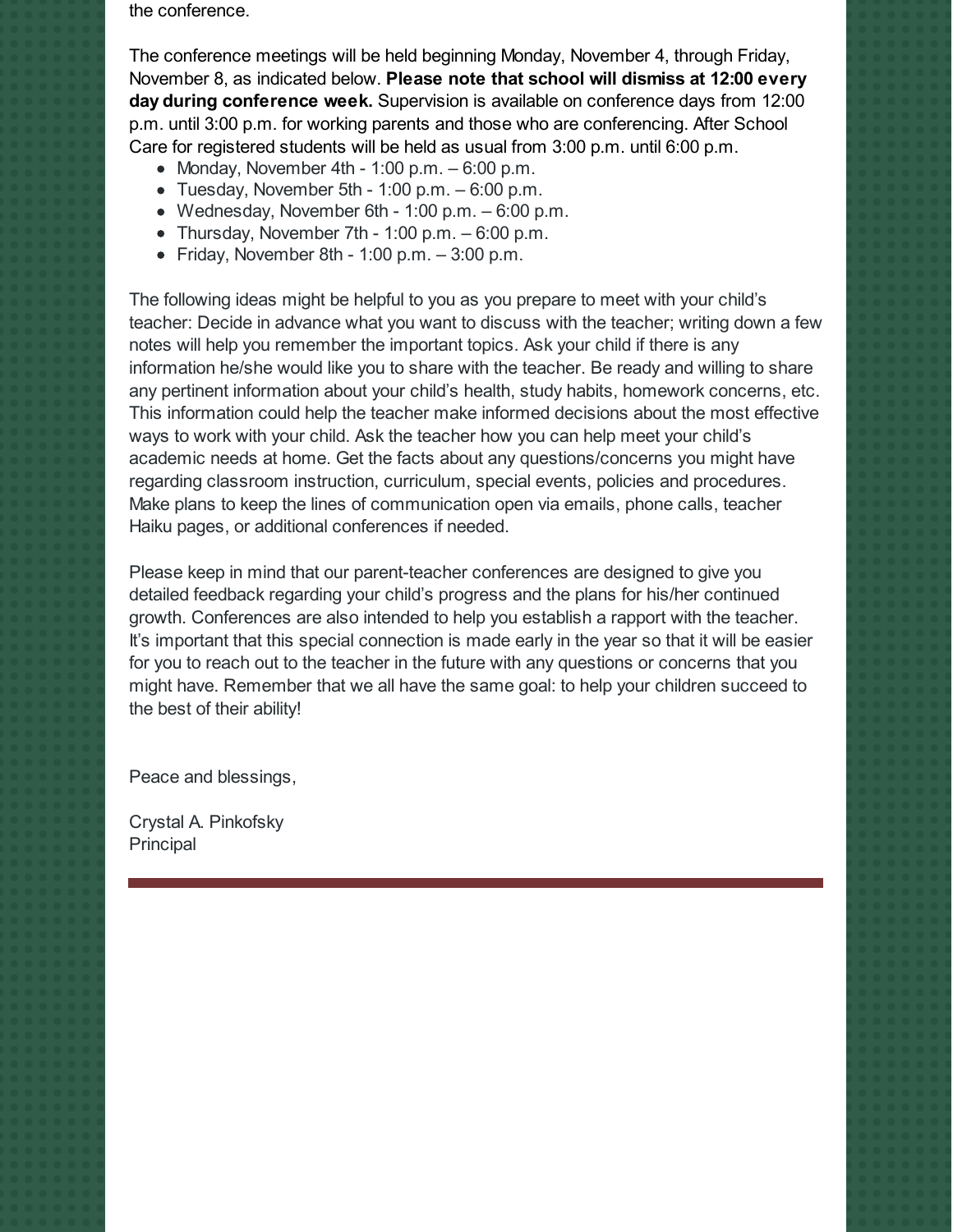|    | 21 OCT 2019, MON     | $19:00 - 21:00$                    | High School Night - CH                                      |
|----|----------------------|------------------------------------|-------------------------------------------------------------|
|    | 22 OCT 2019, TUE     | $08:30 - 10:00$                    | <b>School Tours</b>                                         |
|    | 23 OCT 2019, WED     | $08:30 - 10:00$                    | <b>School Tours</b>                                         |
| 24 | <b>OCT 2019, THU</b> | $08:00 - 10:00$<br>$08:30 - 10:00$ | PWC Community Coffee - JCPC<br><b>School Tours</b>          |
| 27 | <b>OCT 2019, SUN</b> | $12:00 - 16:00$                    | <b>Chess Tournament - Gym</b>                               |
|    | 28 OCT 2019, MON     | $18:30 - 19:30$                    | 2nd Grade Sacrament Mtg - JCPC                              |
| 29 | <b>OCT 2019, TUE</b> | $08:30 - 10:00$                    | <b>School Tours</b>                                         |
|    | 30 OCT 2019, WED     | $08:30 - 10:00$                    | <b>School Tours</b>                                         |
|    | 31 ост 2019, ТНИ     | $08:30 - 10:00$                    | <b>School Tours</b>                                         |
| 1  | NOV 2019, FRI        | $08:15 - 09:15$                    | School Mass - All Saints Day/Festival Thank You - 7th Grade |
| 4  | <b>NOV 2019, MON</b> | All day                            | School Dismissal 12:00 - Parent Teacher Conferences         |
| 5  | <b>NOV 2019, TUE</b> | All day                            | School Dismissal 12:00 - Parent Teacher Conferences         |
| 6  | NOV 2019, WED        | All day                            | School Dismissal 12:00 - Parent Teacher Conferences         |
| 7  | NOV 2019, THU        | All day                            | School Dismissal 12:00 - Parent Teacher Conferences         |
| 8  | NOV 2019, FRI        | All day                            | School Dismissal 12:00 - Parent Teacher Conferences         |
|    | 11 NOV 2019, MON     | All day                            | NO School - Veterans Day                                    |



## **HALLOWEEN/STUDENT COUNCIL BAKE SALE**

Next Thursday, October 31, is Halloween (in case you hadn't noticed from all of the store advertisements). Please note that SPA students may NOT wear costumes to school this year. Students will be permitted to wear "**appropriate" FREE DRESS** if at least one item of clothing (shirt, pants, skirt, dress, sweater, etc.) or one accessory (i.e. hat, socks, hair bow, belt, etc.) is either orange or black.

Student Council will be hosting their annual Halloween Bake Sale! All students are invited to bring one dollar (\$1.00) and purchase a delicious Halloween treat. All proceeds from the sale will go to the Leukemia Society.



## **DK/KINDERGARTEN ADMISSIONS for FALL 2020**

**Attention St. Paul's Families with 3 and 4 year olds!** We are beginning the admissions process for incoming students for our DK and Kindergarten classes for Fall 2020. If you have a child who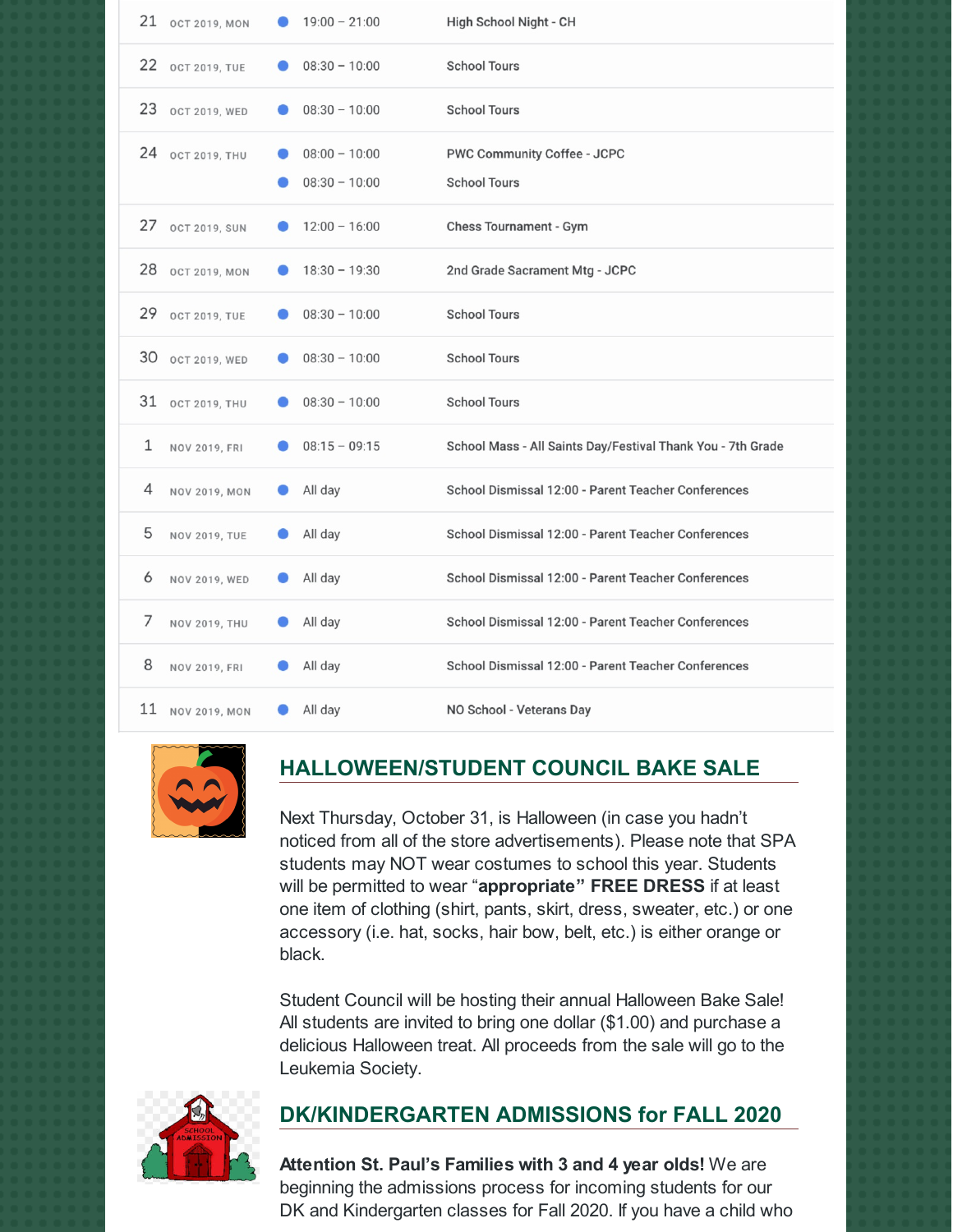will be 4 years old before September 1, 2020, they are eligible for our wonderful DK program next fall. If your child will be 5 years old before September 1, 2020, you are invited to apply for kindergarten. Applications are available online on the school website: **school.spapostle.org** under the "Admissions" tab. If you are applying for Fall 2020, please complete the application online before **October 31,** and send an email to **Jill [O'Callahan,](mailto:jocallahan@sp-apostle.org)** our school registrar so we can have an accurate record of incoming siblings. If you are applying for a sibling in grades 1-8 and you are not currently in the wait pool, please follow the same procedure. Feel free to **[email](mailto:jocallahan@sp-apostle.org)** or call Jill O'Callahan if you have any questions at 310-474-1588, ext. 7220.



# **HIGH SCHOOL INFORMATION NIGHT at SPA**

High School Information Night will be hosted by St. Paul's TONIGHT, October 21, beginning at 7:00 p.m. This event is designed to allow prospective students and their parents an opportunity to learn more about some of the Catholic high schools in the Archdiocese of Los Angeles. We will begin our meeting in the church with a brief introduction of the high school representatives, and then students and parents will have the opportunity to hear the different presentations that will be held in the classrooms. Families who have students in grades 6, 7 and 8 are welcome to attend as you begin to discuss and discern the "best fit" for your child's academic journey in high school.



## **HALLOWEEN CHESS TOURNAMENT**

It's time for the annual, fun-filled Halloween Chess Tournament for students in grades Kindergarten through 8. This delightful event will be held in the St. Paul the Apostle School Gym on Sunday, October 27, from 1:00 p.m. to 5:00 p.m. Put on a Halloween costume, and come to play chess! The best three costumes will receive a prize! All levels are welcome, and we expect a full house! The registration fee is \$40.00. For more information and to register, just click the link below. We look forward to seeing you there!

#### **[REGISTER](https://chess4successla.com/halloween-chess-tournament/?key=0c0be3bf19) HERE**



### **TRAFFIC SAFETY REMINDERS**

In an effort to help traffic flow quickly and smoothly during morning drop-off or afternoon pick-up, please note the following reminders that require your attention: **There is no jaywalking in front of the school; please use the crosswalks**. There is no parking on Selby Ave. during morning drop-off. Please allow yourself time to park if you are walking your child to class. **As always, there is NEVER any PARKING in the RED ZONES.** They are for emergency vehicles only. **PARKING is NOT ALLOWED in front of any driveways (please respect our neighbors), or in the Mormon**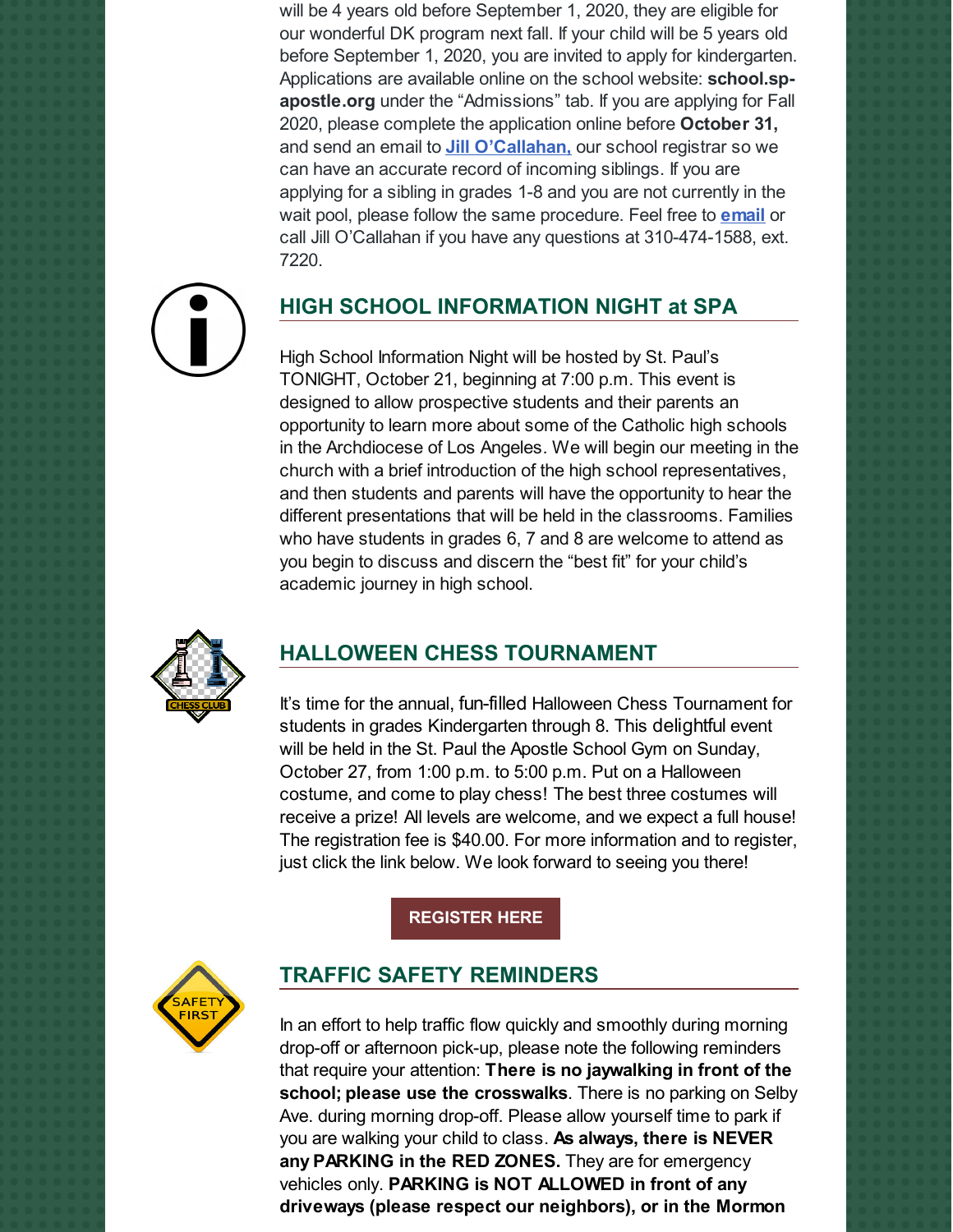**Church lot as that is reserved for FACULTY/STAFF ONLY.** As always, we appreciate your complete compliance regarding these traffic policies.

# **PWC NEWS CORNER!**

## **PWC COMMUNITY COFFEE!**



The PWC will be hosting a Parent Talk Series and Community Coffee, on Thursday, October 24, at 8:00 a.m. in the JCPC. Our special guest speaker is Lisa Hendey who will be speaking to us about "Finding Time to Be Our Children's Faith Teachers in Today's Busy World." Refreshments and coffee will be served, and books will be available for sale.

Speaker Information: Lisa M. Hendey is the founder of CatholicMom.com, a bestselling author, and international speaker. Her recent non-fiction works include *The Grace of Yes: Eight Virtues for Generous Living* and *A Book of Saints for Catholic Moms.* Lisa's Chime Travelers fiction series is being studied in schools nationwide, and her latest release, *I Am God's Storyteller*, is a picture book which encourages each child to share God's story of love in their own unique ways. Lisa moved to Los Angeles three years ago with her husband Greg, the Chief of Emergency Medicine at UCLA. They love being part of the parish family at St. Paul the Apostle. Visit Lisa online at **[www.LisaHendey.com](http://www.lisahendey.com)** or on social media @LisaHendey.





#### **SPA'S SOCIAL MEDIA**

Please join St. Paul's this year as we ramp up our social media game on Facebook, Instagram, and YouTube! We will be posting regular updates along with the parish to share the news about everything that's happening around campus and in the